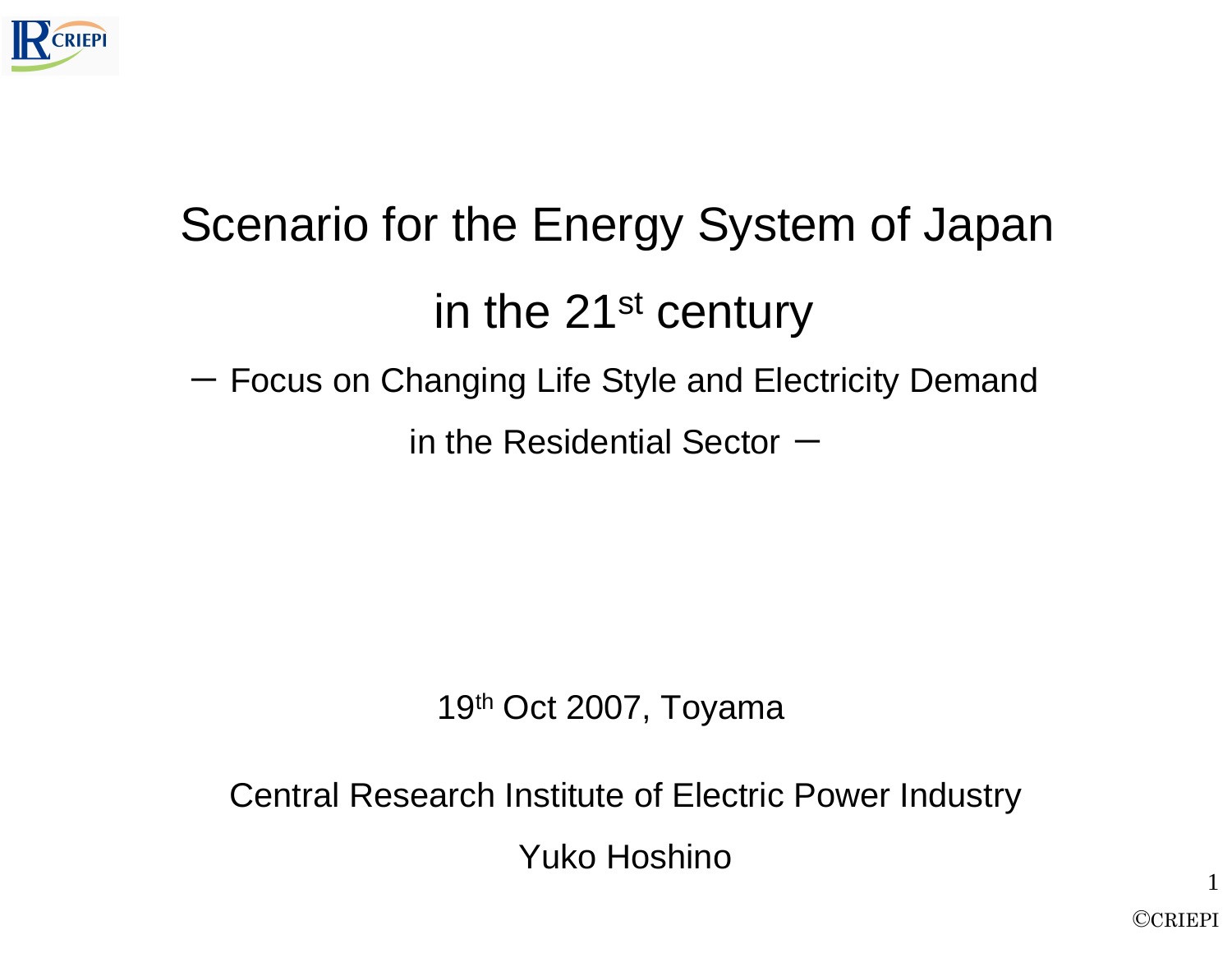

# A scenario is a story that describes a possible future.

It identifies some significant events, the main actors and their motivations, and it conveys how the world functions.

Building and using scenarios can help people explore what the future mightlook like and the likely challenges of living in it.

(Scenarios: An Explorer's Guide Royal.Dutch.Shell 2003)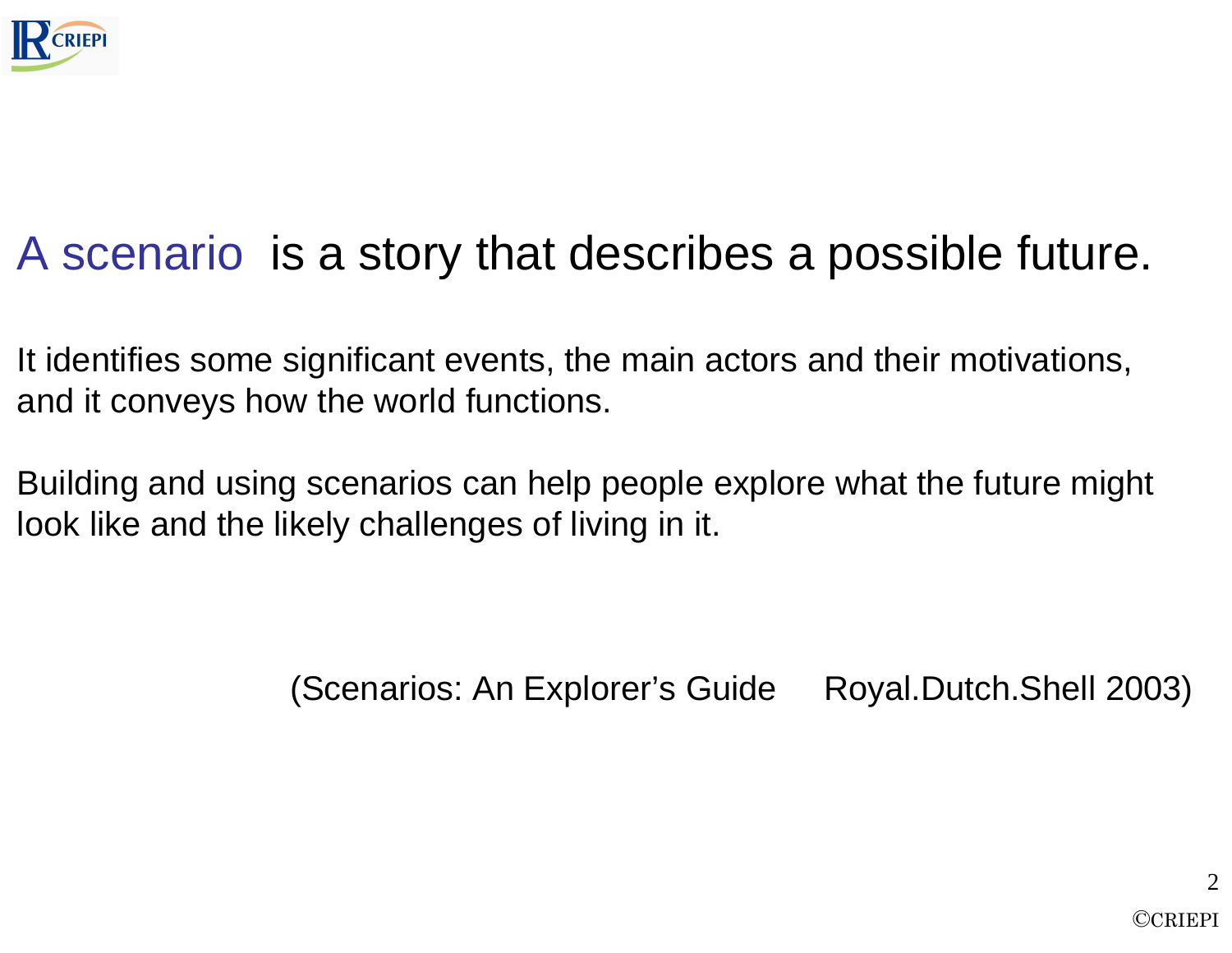

# Concepts of our scenario

**This is an analysis of the Energy demand and supply system of Japan from the long-run ( toward 2050 ) viewpoint.** 

- **This Scenario will help us to think about how the global warming policy, technology policy and energy policyshould be in the coming decades.**
- **\* The following presentation focuses on the residential sector, selectively.**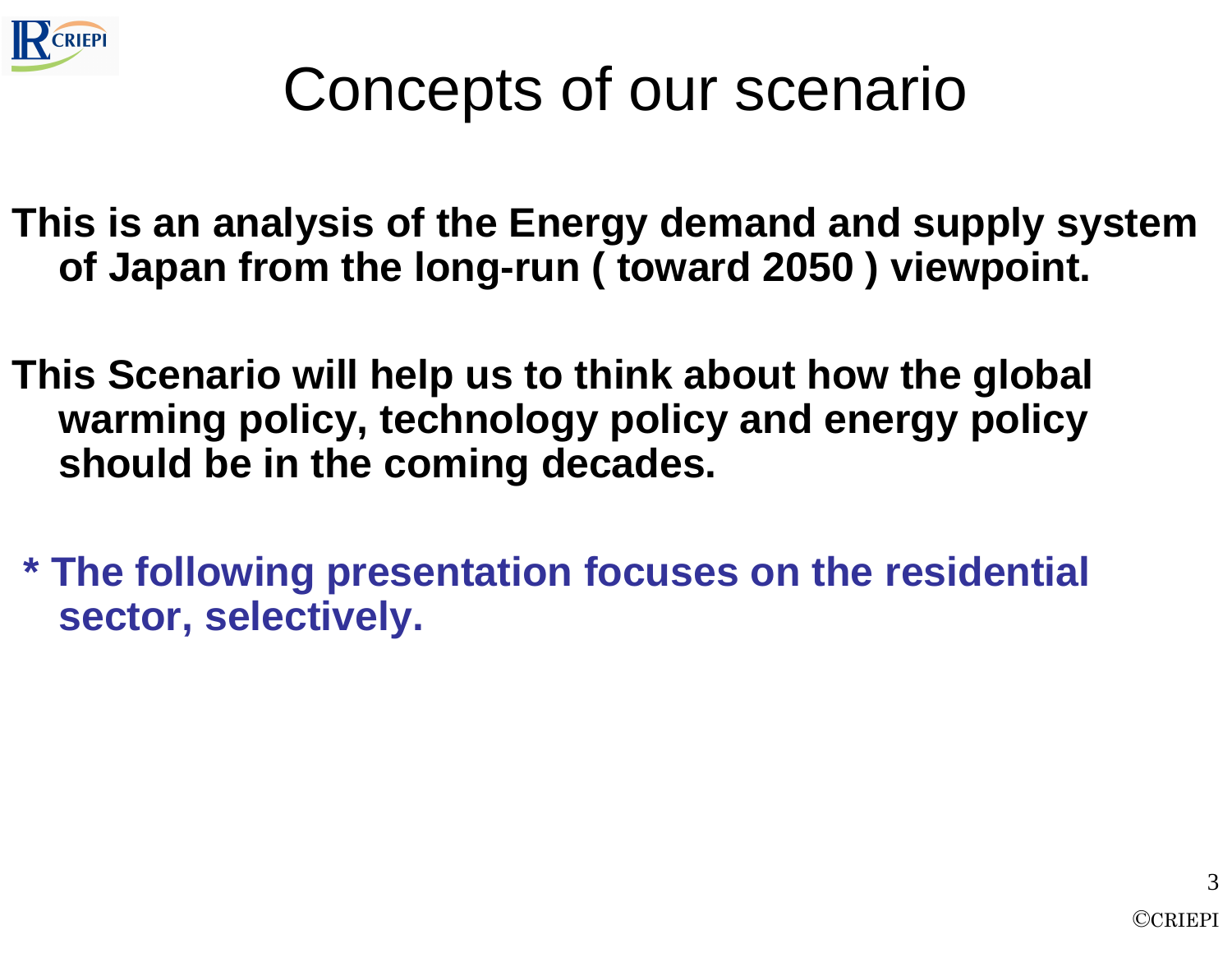

# Concepts of our scenarioscenario drivers -

(in this presentation, we will focus on the first three topics. )

- $\bigcirc$ **Demographic change toward aging society**
- ②**Generation change and aspiration for a better life**
- ③ **Technological progress of electric appliances which leads new life styles**
- $\left( 4\right)$ Economic growth and income increase
- ⑤Not only safety but also feeling of security
- ⑥Attitude on environmental conservation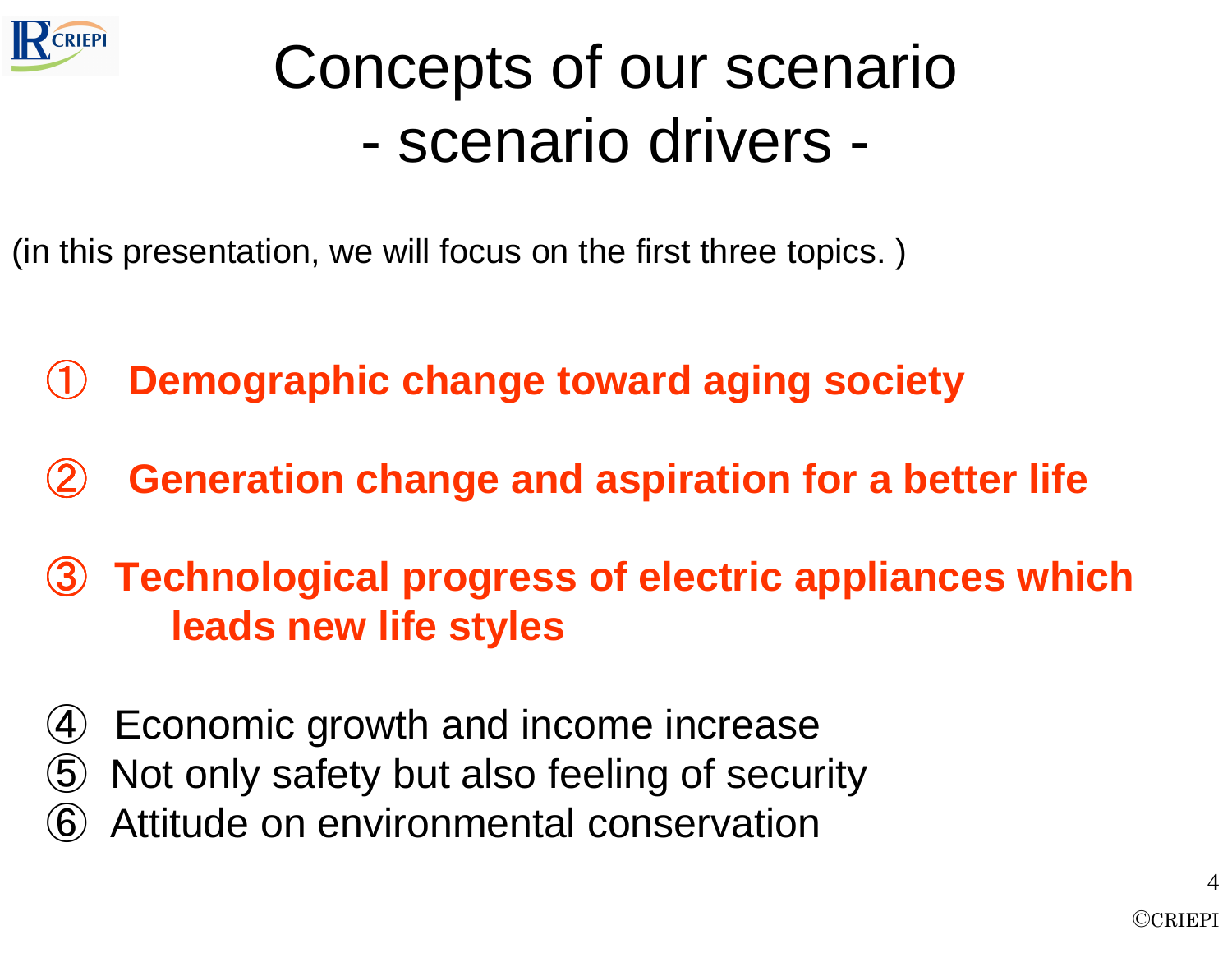

### Energy use is increasing in transportation andbusiness & residential sectors in Japan

Final energy consumption by sectors

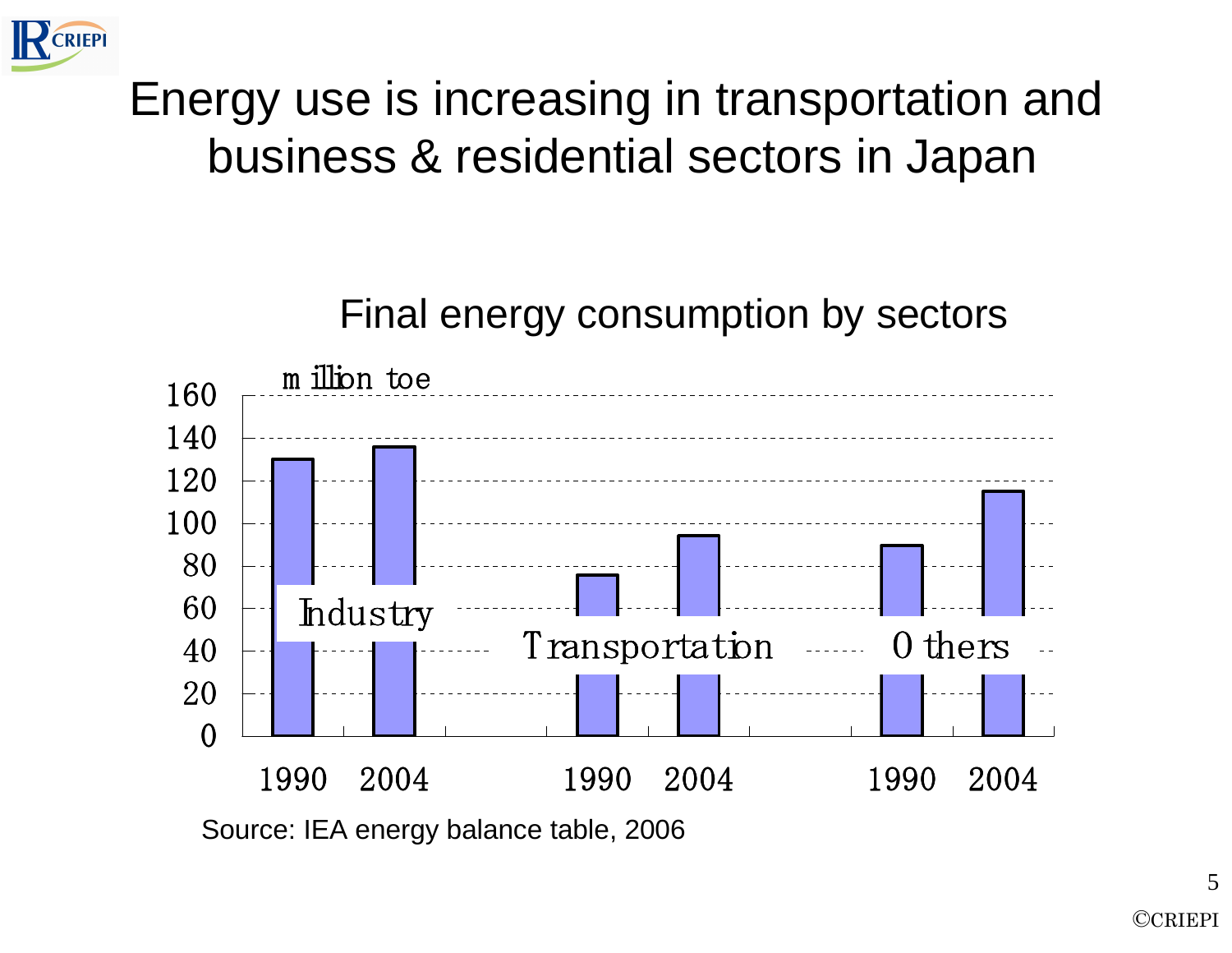# **KERIFPI** istorical Trends of Energy Demand per household -after Tokyo Olympic (1964)-



**By energy sourceSource: IEEJ**(**2004**)

6©CRIEPI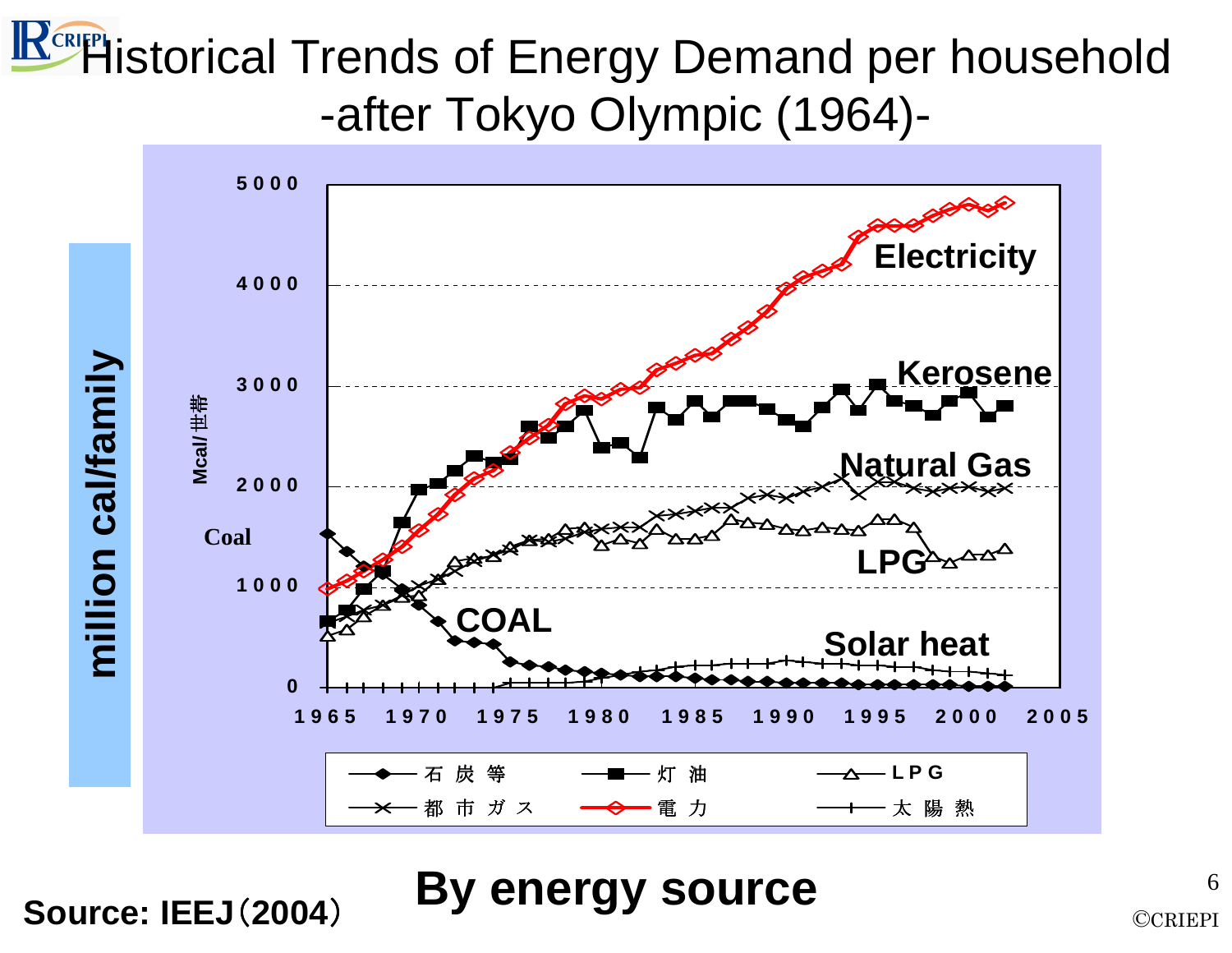# **KERIFPI** istorical Trends of Energy Demand per household -after Tokyo Olympic (1964)-



Source: IEEJ(2004)**By application**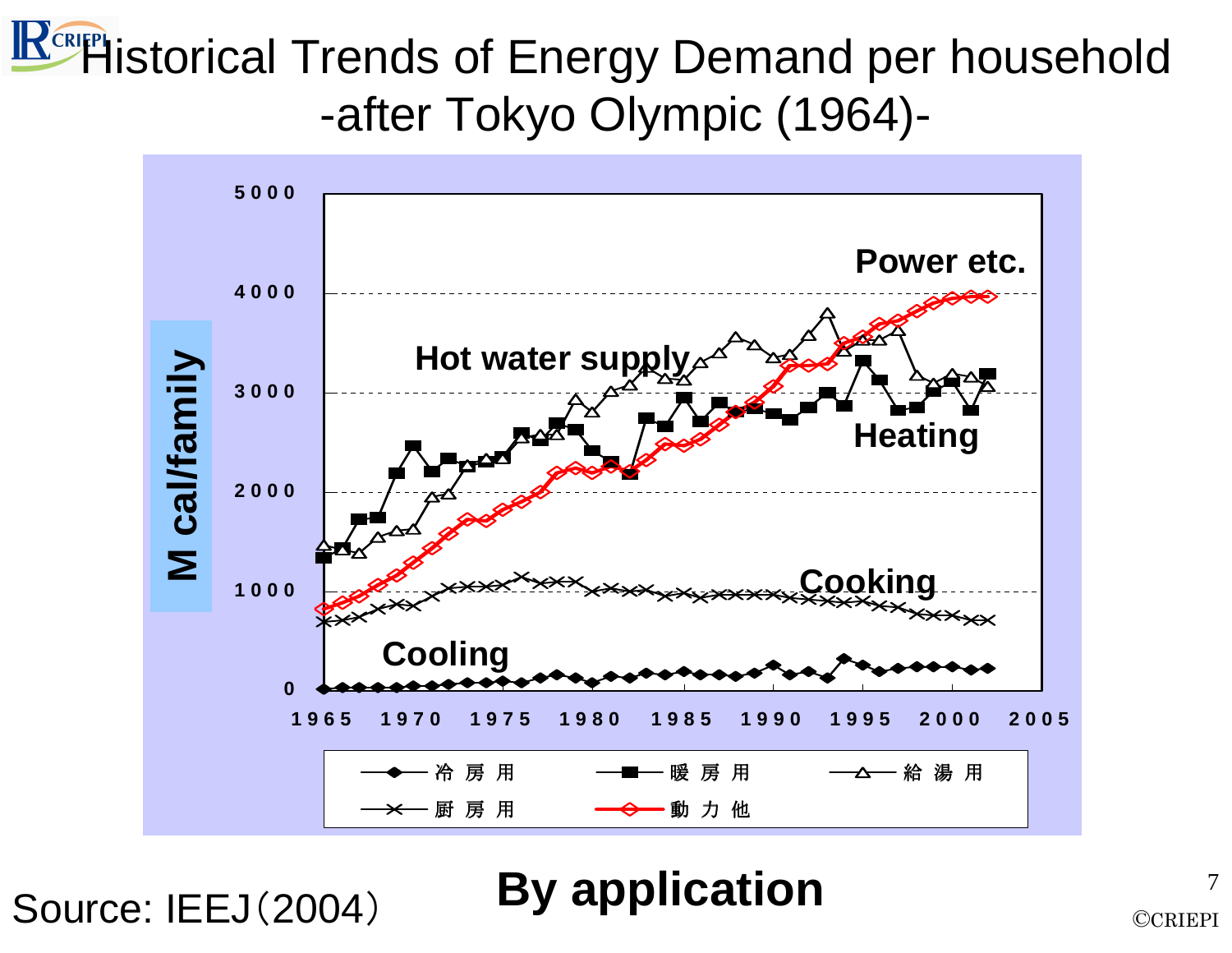#### RCRIEPI Examples of "power etc. (IEEJ definition)"

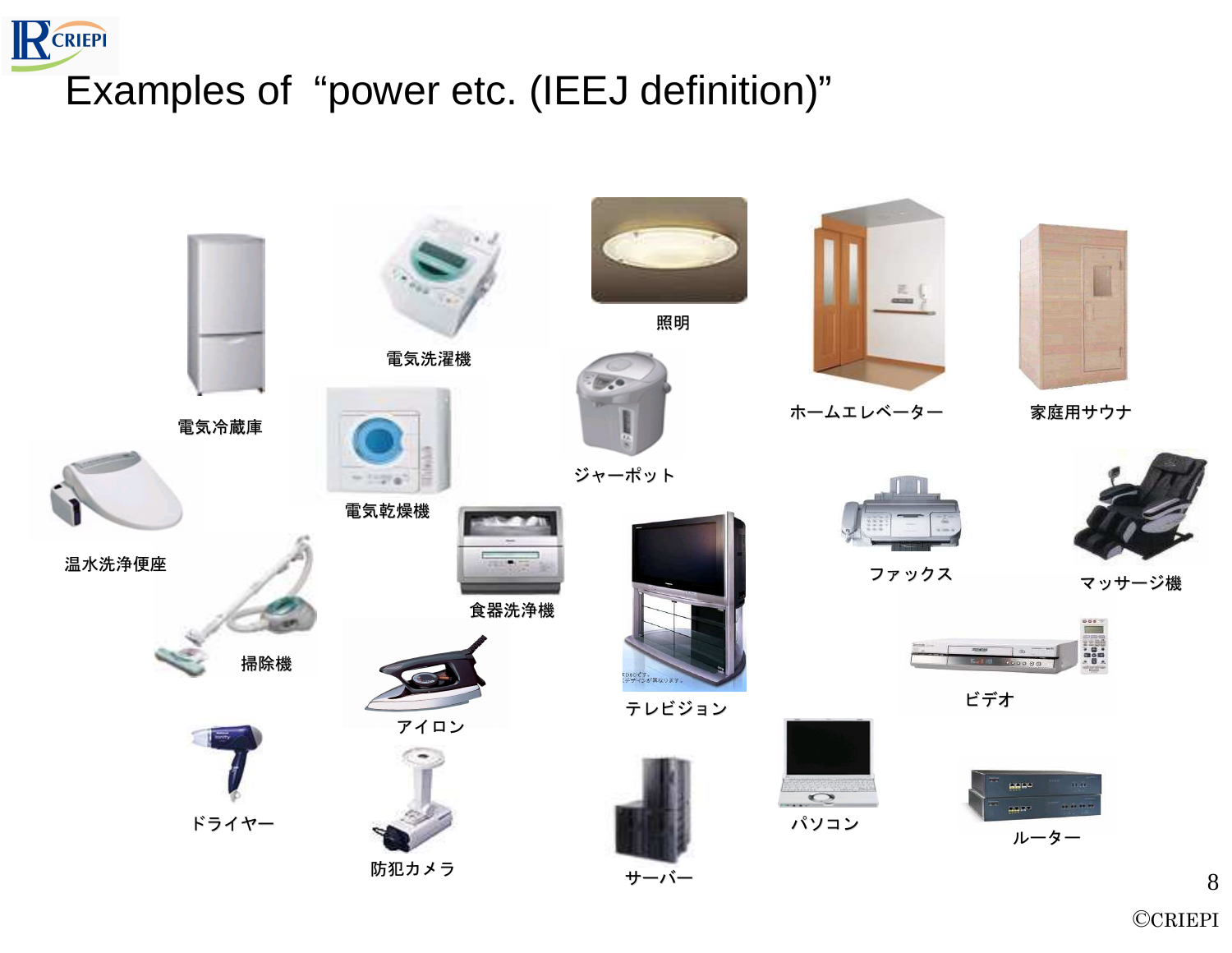

# Scenario Drivers:

Demographic Change toward Aging Society



Source: Middle Estimate, National Institute of population and social security research(2002)

9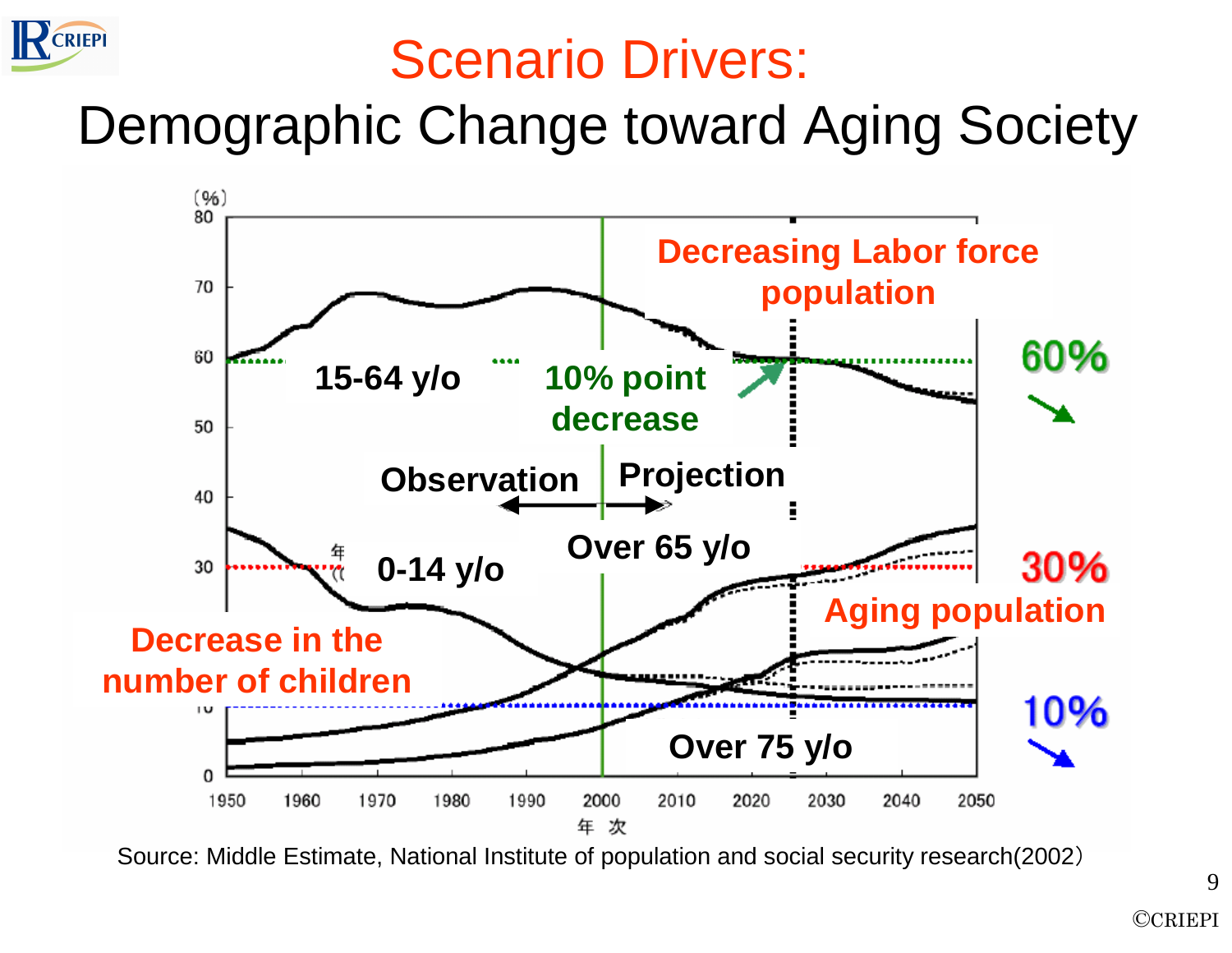# Scenario Drivers: Generation Change ( Cohort )

Life style change and promotion of all-electric housingDifference of elderly people's life style between now and the year 2030

|                                     | Current 65 y/o (born in 1940)                                                         | Current 40 y/o (born in 1965)                                                    |
|-------------------------------------|---------------------------------------------------------------------------------------|----------------------------------------------------------------------------------|
| Air tightness                       | low (open-type houses)                                                                | high                                                                             |
| cooling                             | rarely used                                                                           | constantly used                                                                  |
| heating                             | used for only parts of the house<br>(stove, "kotatsu")<br>It's freezing in bathroom!! | used for the whole house<br>(central heating for 24/7)                           |
| <b>Cloth drying</b>                 | dried in the sun                                                                      | with cloth drier                                                                 |
| <b>Dish Washing</b>                 | wash by hand                                                                          | use dish washing machine                                                         |
| <b>Communicatio</b><br>n/ amusement | stand chatting, neighborhood<br>association, Japanese Chess                           | internet, e-mail, television game                                                |
| transportation                      | walk, public transportation,<br>automobile, bed-bound                                 | mobile robot                                                                     |
| <b>Open Flame</b><br>usage          | <b>use</b>                                                                            | not used in the house for safety.<br>dislike heating oil because of its<br>smell |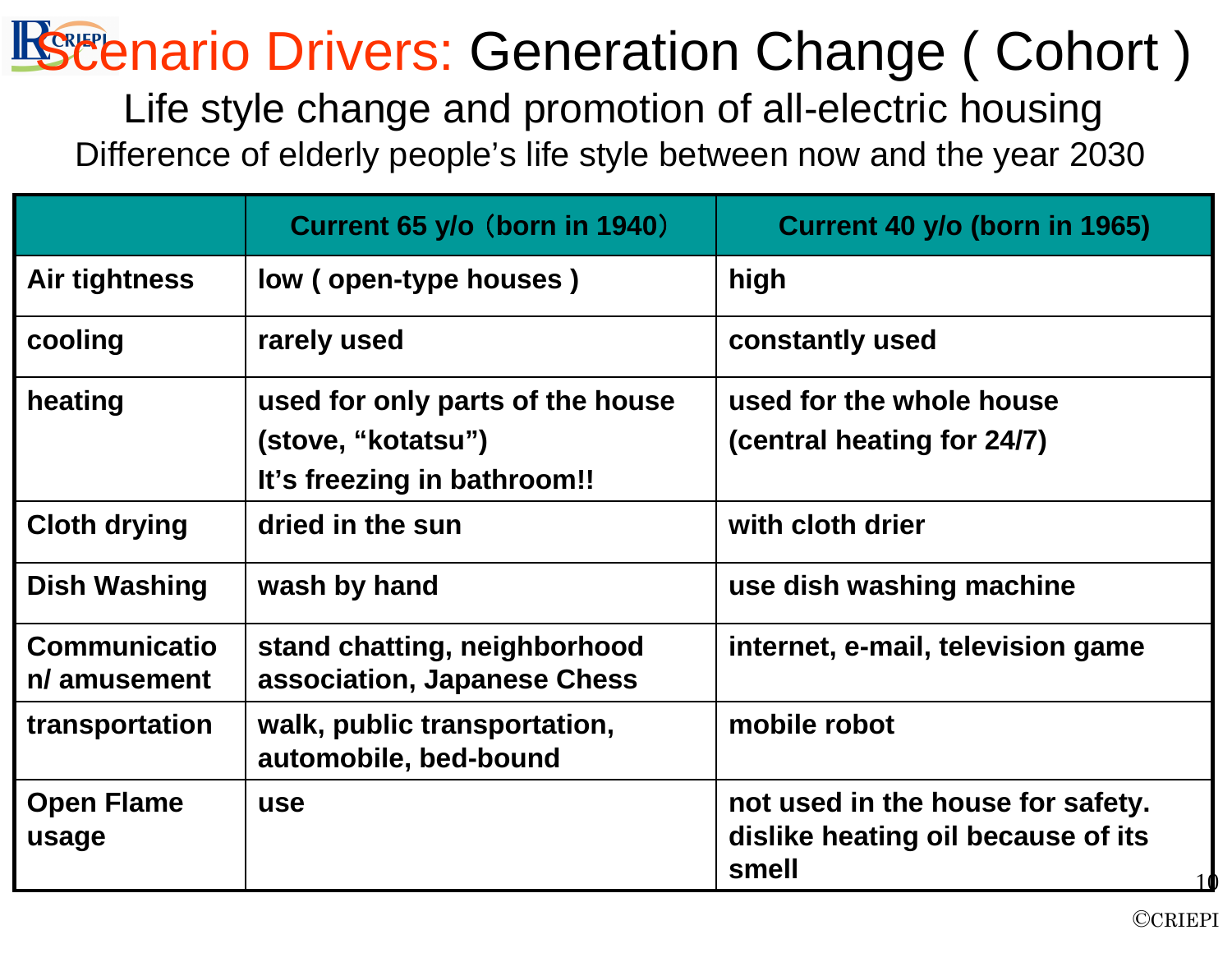

**Image of Future Life Style from the Concept of Ubiquitous-Japan, Source: round-table conference for Ubiquitous-Japan**(**2004**)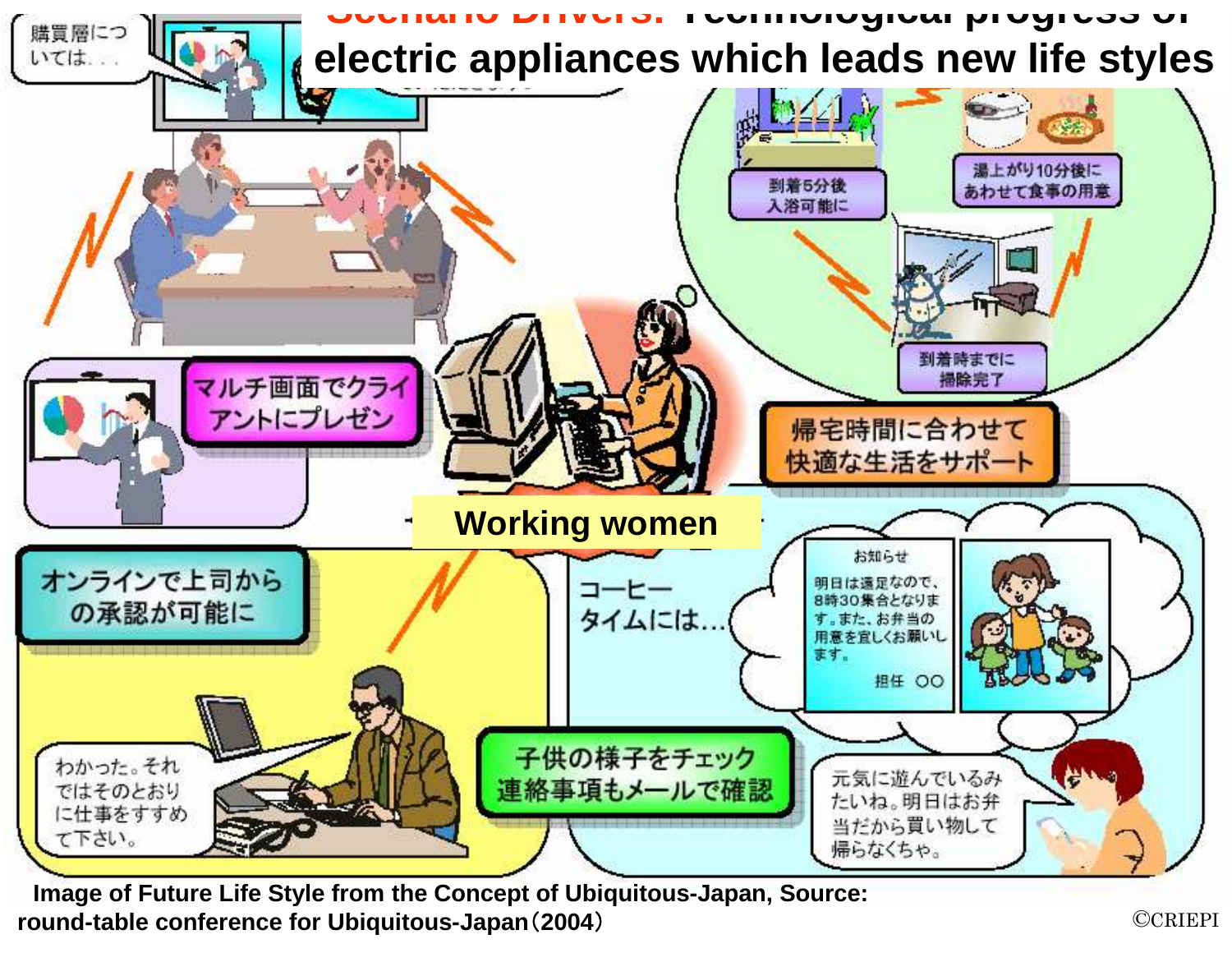#### $\mathsf{P}$  CRIEPI What kinds of appliances emerge in the future?

- The grow in size of electric appliances: ex. Television
- 2) Robot : mobile suit, for senior to youth, for household use to rode communication



**two-way communication equipment using full page of wall surface**

**Note. Far left shows robot suit for assisting the elders or handy capped persons. It can detect the myoelectric activity and rotate motors based on the detected data.( Tsukuba University), bird type robot is for human mobility( TOYOTA, 2005 Expo held in** 

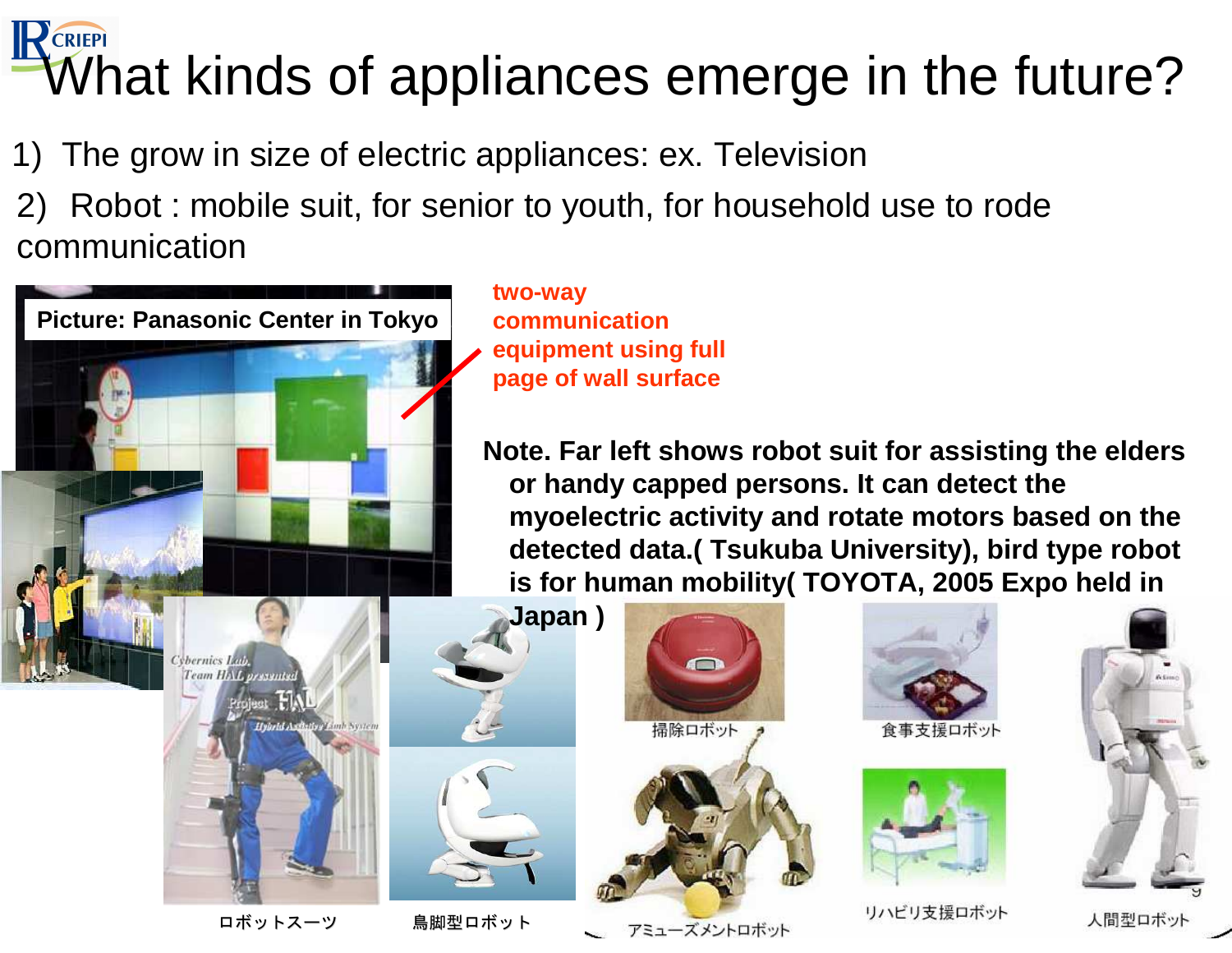# RCRIEPI What is the fundamental driver of energy demand? in the Brain!

#### Male

#### Female

13

#### **"Brain Wiring Patterns" scanned by MRI ( Magnetic Resonance Imaging ) , Source Institute of Psychiatry (1999), in Pease and Pease**(**2001**)

The dark area (above chart) is specific for speech and language. That area of female (right) is larger than male (left). This can tell that female is superior to male in linguistic competence, and they have a love for chat. On the other hand, male find a delight in driving a car.

©CRIEPIIn a similar way, aspiration for a better life is essential for human being. This is another important driver of energy demand.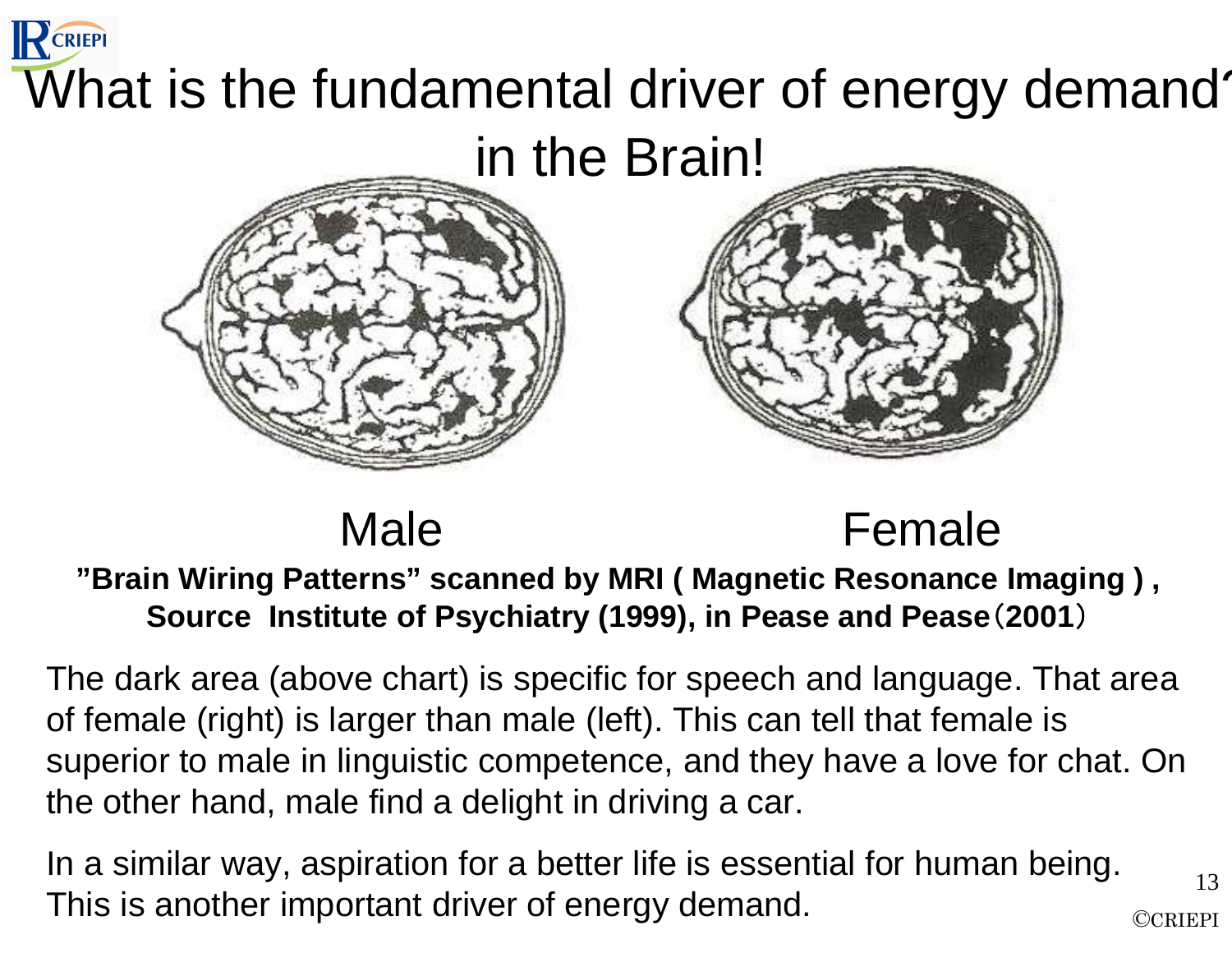

### Potential of Efficiency Improvement of Electric Appliances : very large

Example: Efficiency Improvement of room air-conditioner



14(2.8kW Class, Source: Home Electric Appliances Association(1995)、Nakagami(2005), etc. $\overline{\rm CCRIEPI}$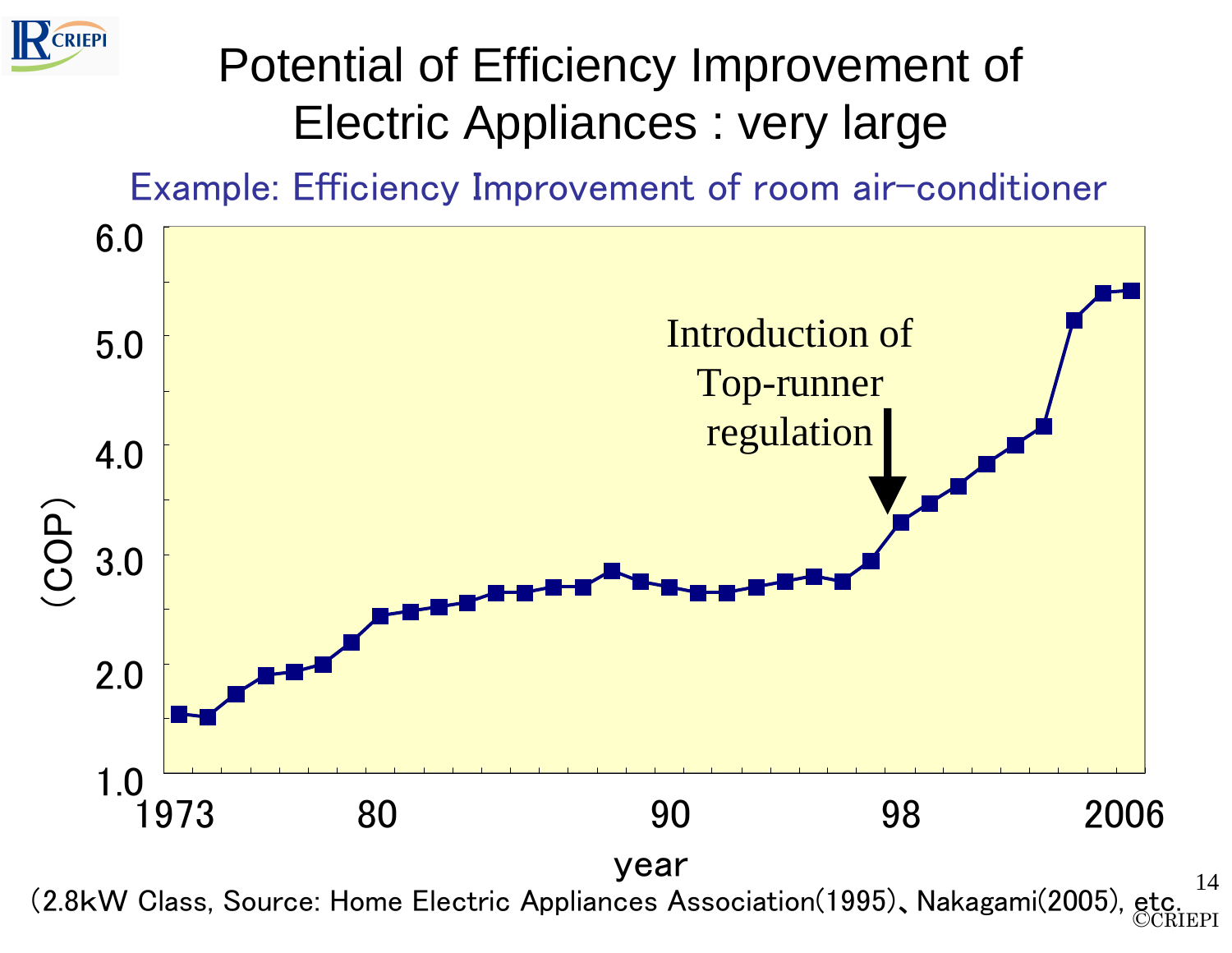

# $\mathsf{CO}_2$  Intensity of Power Generation

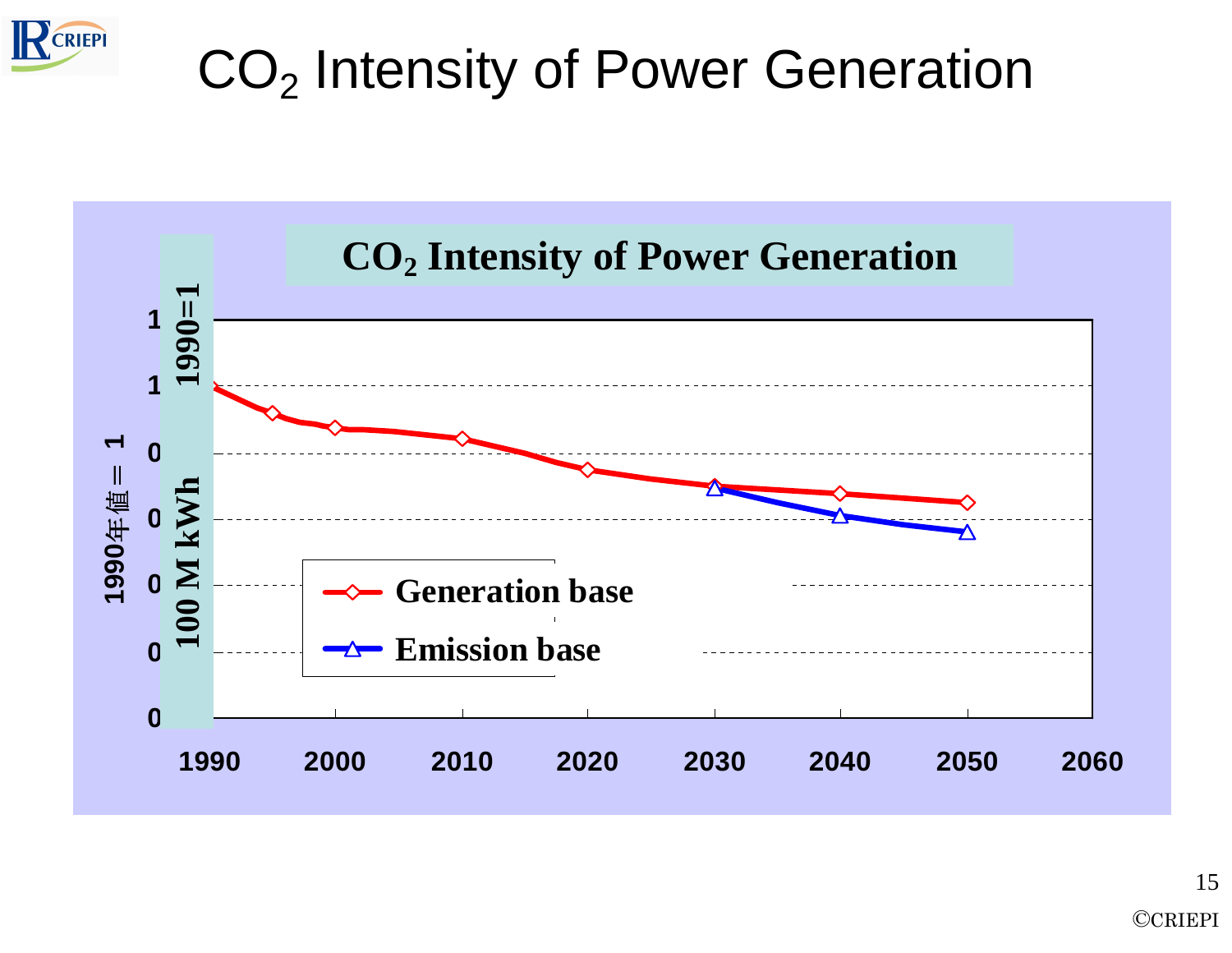

# Conclusions-1

-Changing Life Style and Electricity Demand in Residential Sector-

- 1) In the residential sector, aging population, generation change and IT ( information technology ) will be the major drivers for future increase of electricity demand.
	- \* for example, electricity will fulfill the demand of the mobility for in-house and neighborhood. That mobility can be realized by robots!
- 2) Aspiration for a better life is essential for human being. This is another important driver of energy demand.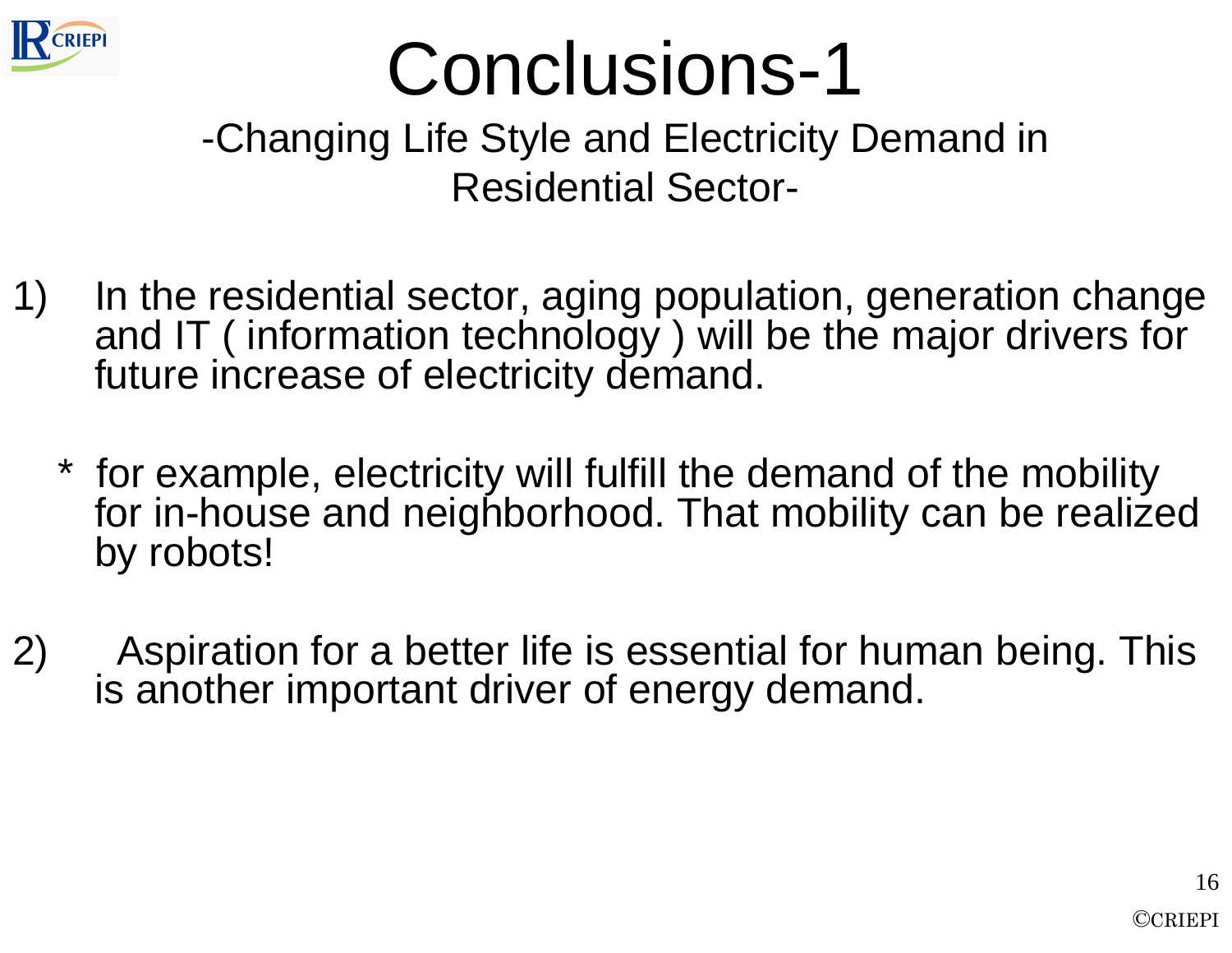

# Conclusions-2

-Changing Life Style and Electricity Demand in Residential Sector-

In order to overcome the global warming problem,

- 4) "technology development and diffusion of energy efficient appliances"
- 3) "electrification with de-carbonizing electricity"
	- for ex. In order to decrease  $\mathsf{CO}_2$  intensity of power generation,
		- (1) inter-fuel substitution (fuel switch to natural gas)
		- (2) efficiency improvement
		- (3) nuclear power
		- (4) renewable energy
		- (5) clean coal technologies (IGCC,CCS, etc.)
- 5) "technology transfer to developing countries "

are very important.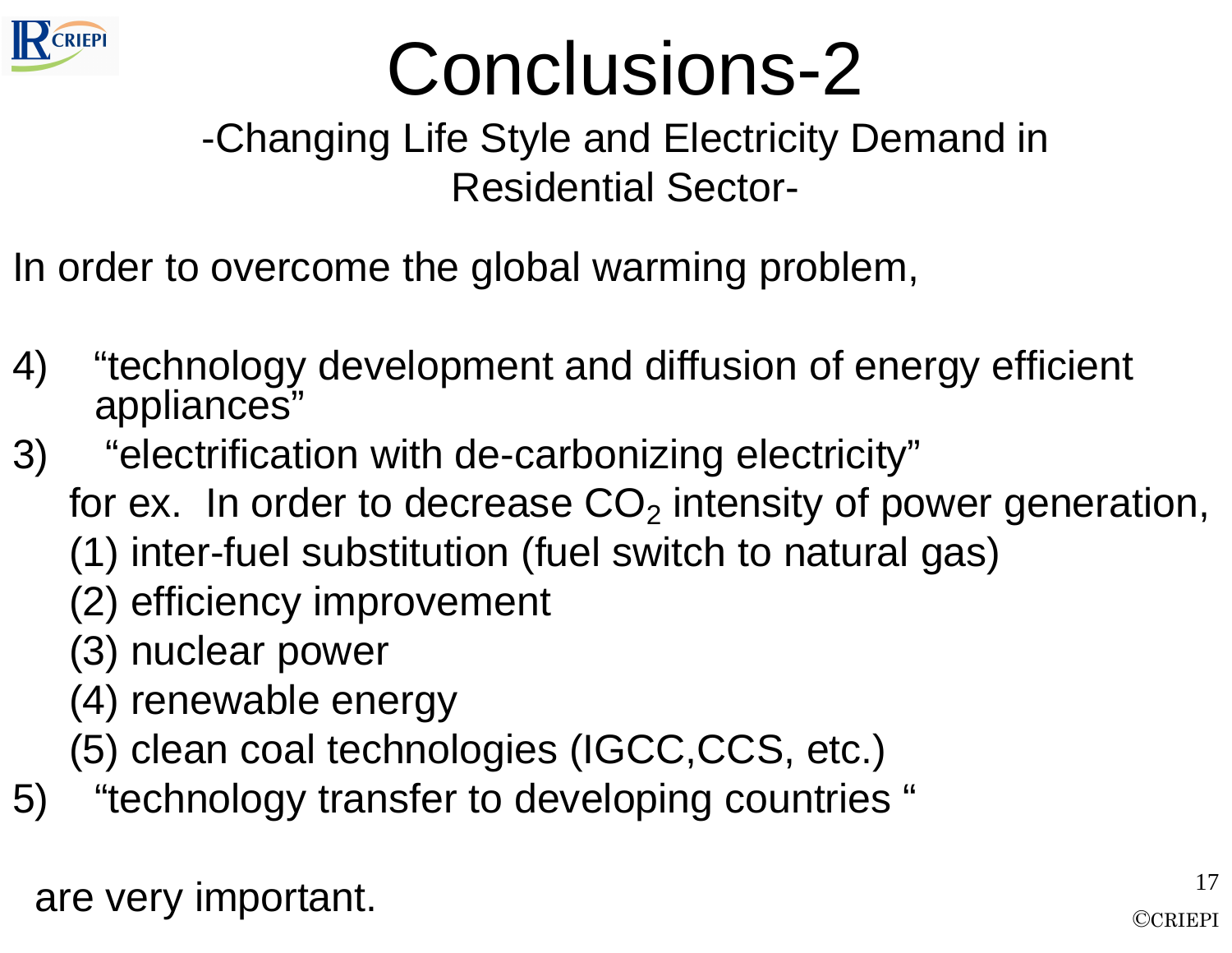# **Appendix-1: Calculating the Energy consumption of residential sector( Aggregation of factor technology )**

## **Energy Consumption = [number of household]** × **[service volume per household]** × **[technology diffusion ratio]** ÷ **[technology efficiency]**

## **Assumptions**

•Efficiency improvement of heating ( 50% up in Air conditioner in 2030)•Diffusion ratio of electric heat pump type hot water supply will be 33% in 2030 \* IH cooking heater will become popular in 2030( diffusion ratio: 60% in 2030) \* Diffusion ratio of LED light will be 50% in 2030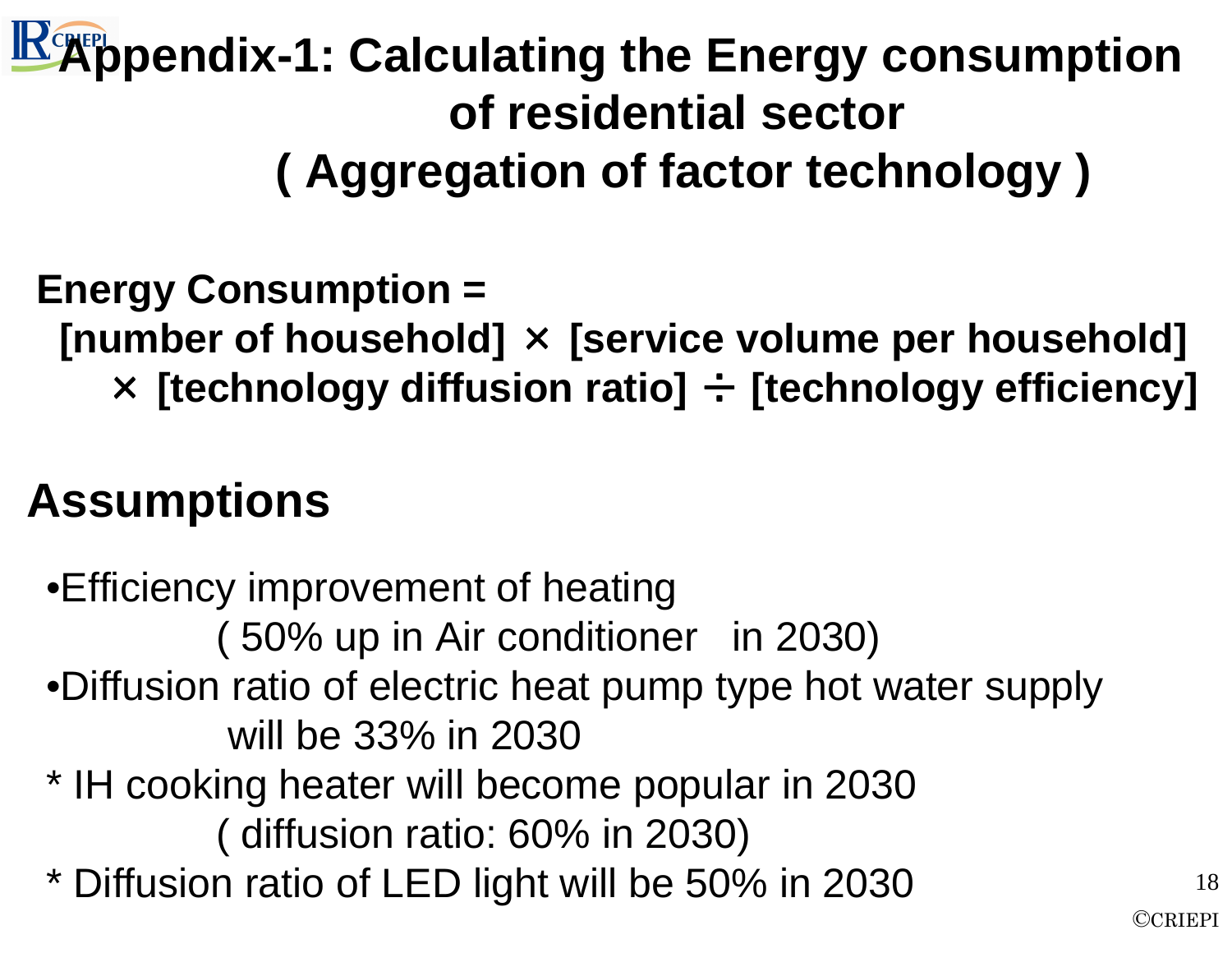#### **CRIEPI Appendix-2: Calculating the Energy consumption of residential sector (some assumptions)**